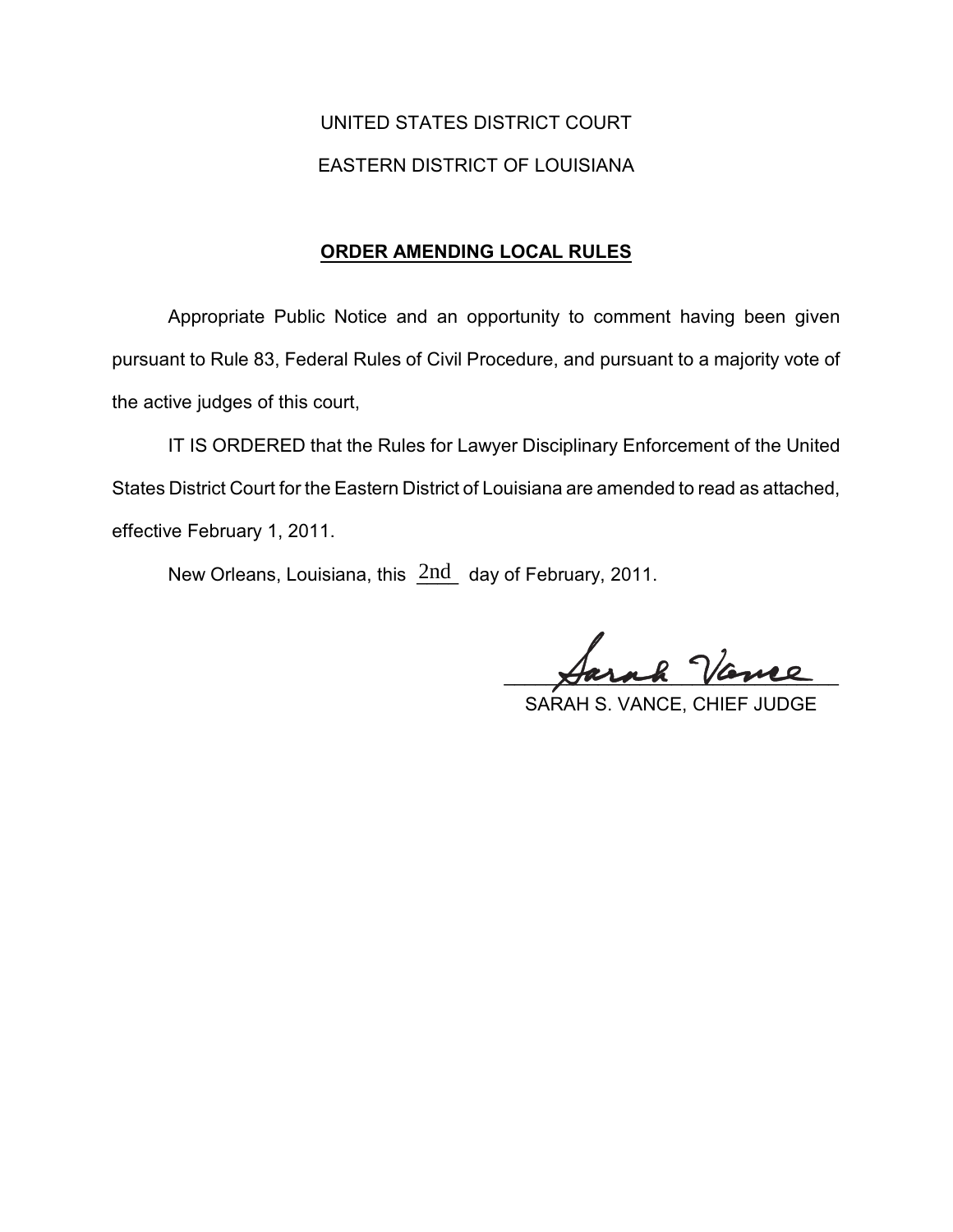# **RULES FOR LAWYER DISCIPLINARY ENFORCEMENT**

#### **OF THE**

**UNITED STATES DISTRICT COURT**

# **FOR THE**

**EASTERN DISTRICT OF LOUISIANA**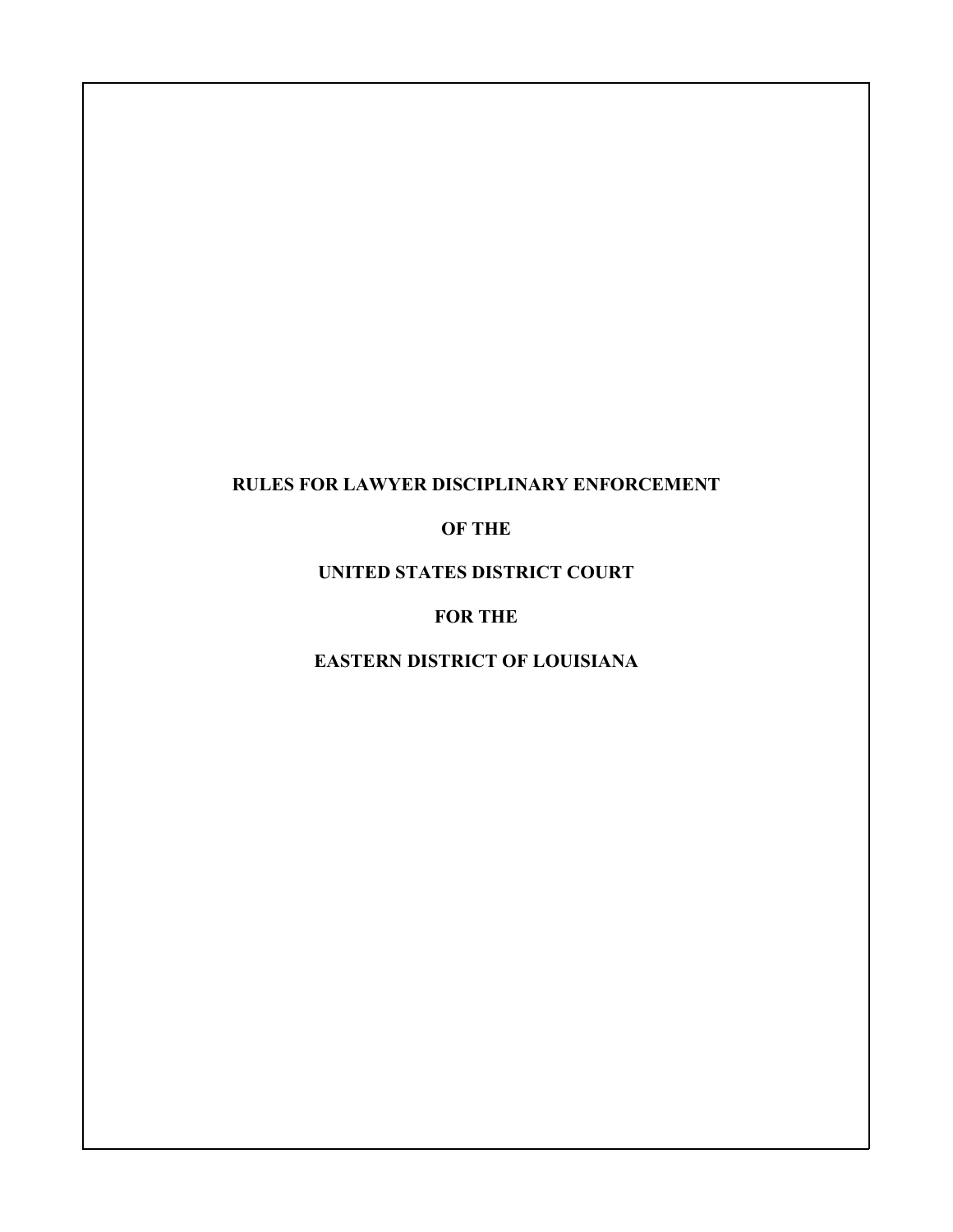## **UNITED STATES DISTRICT COURT FOR THE EASTERN DISTRICT OF LOUISIANA RULES FOR LAWYER DISCIPLINARY ENFORCEMENT**

#### 1. General Provisions and Standards

- 1.1. Jurisdiction. This court has disciplinary jurisdiction over any lawyer admitted to practice before this court.
- 1.2. Adoption of Louisiana Rules of Professional Conduct. The Louisiana Rules of Professional Conduct of the Supreme Court of the State of Louisiana ("Rules of Professional Conduct") apply to all lawyers admitted to practice before this court.
- 1.3. Default Application of Federal Rules of Civil Procedure. Unless otherwise provided by these rules, all procedures in disciplinary actions, including discovery, are governed by the Federal Rules of Civil Procedure and this court's local rules.
- 1.4. No Effect on Power of Court to Control Proceedings. Nothing contained in these Rules restricts this court in exercising the power to maintain control over proceedings, such as contempt proceedings.
- 2. Grounds for Discipline. The court *en banc* may impose discipline upon a lawyer authorized to practice before this court if it finds clear and convincing evidence that one or more of the following circumstances exist:
	- 2.1. The lawyer has committed "misconduct" as defined in the Louisiana Rules of Professional Conduct.
	- 2.2. The lawyer has been convicted of a serious crime in any court of the United States or any of its territories, commonwealths, or possessions, or any state of the United States, or the District of Columbia. The term "serious crime" includes (1) a felony, or (2) any other crime that raises a substantial question as to the lawyer's honesty, trustworthiness or fitness as a lawyer in other respects.
	- 2.3. The lawyer has been disciplined by any court of the United States or any of its territories, commonwealths, or possessions; or any state of the United States or the District of Columbia.

### 3. Commencement of Proceedings

3.1. By Voluntary Resignation. A member of the bar may submit his or her voluntary resignation, disbarment or the imposition of other discipline by written request filed with the clerk of court. Once filed, such request must be assigned a miscellaneous number and a copy forwarded to the Chief Judge and the Lawyers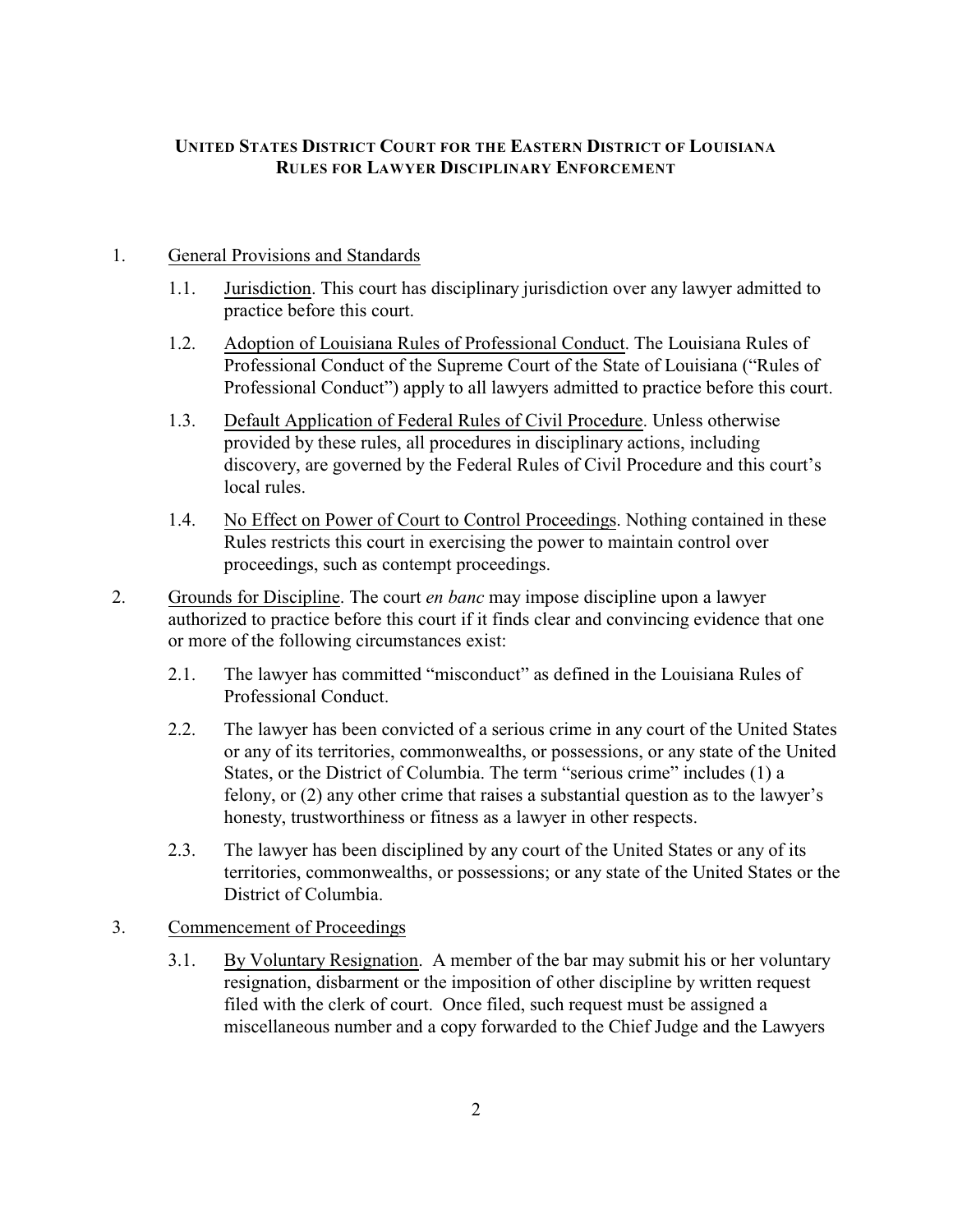Disciplinary Committee. The Lawyers Disciplinary Committee must thereafter process the request in the same manner as it would process a complaint.

- 3.2. By Complaint. Disciplinary proceedings under these Rules may be commenced by the filing of a complaint with the clerk of court asserting the alleged grounds for discipline, and if applicable, any judgment of conviction or any order of another court imposing discipline.
	- 3.2.1. Who May File a Complaint. Any person may file a disciplinary complaint in writing with the clerk of court.
	- 3.2.2. Complaints Against Lawyers Convicted of a Felony or Subjected to Discipline. A lawyer who has been convicted of a felony or subjected to public discipline in any jurisdiction must promptly inform the clerk of court of such action. The clerk of court must file a complaint against any lawyer who has been convicted of a felony or subjected to public discipline in any jurisdiction.
	- 3.2.3. Notice to Respondent, Court and Lawyer Disciplinary Committee. The clerk of court must assign a Miscellaneous Action Number to the complaint, and forward a copy of the complaint and attachments to the lawyer named in the complaint ("respondent"), to the Chief Judge and to the Lawyer Disciplinary Committee. The clerk must send the complaint to the respondent via email, and also serve the complaint via United States certified mail, return receipt requested.
	- 3.2.4. Response to Complaint by Respondent. Within 14 days of service of the complaint, the respondent must file with the clerk of court a written response to the complaint. The clerk of court must forward the response to the Chief Judge and to the Lawyer Disciplinary Committee. If the respondent fails timely to respond, the clerk of court must notify the Chief Judge and the Lawyer Disciplinary Committee.
- 4. Report and Recommendation by Lawyer Disciplinary Committee. The Lawyer Disciplinary Committee assists the court with the administration of lawyer disciplinary enforcement. Among other duties, the committee reviews disciplinary complaints, makes recommendations to the court regarding the disposition of complaints and, when directed by the court, prosecutes complaints.
	- 4.1. Committee. The Lawyer Disciplinary Committee consists of seven (7) members of the bar appointed by the court *en banc*.
		- 4.1.1. Term. Each committee member serves at the pleasure of the court. However, the term of each committee member is normally three (3) years. The terms of the members of the committee are staggered so that no more than two (2) members are replaced each year.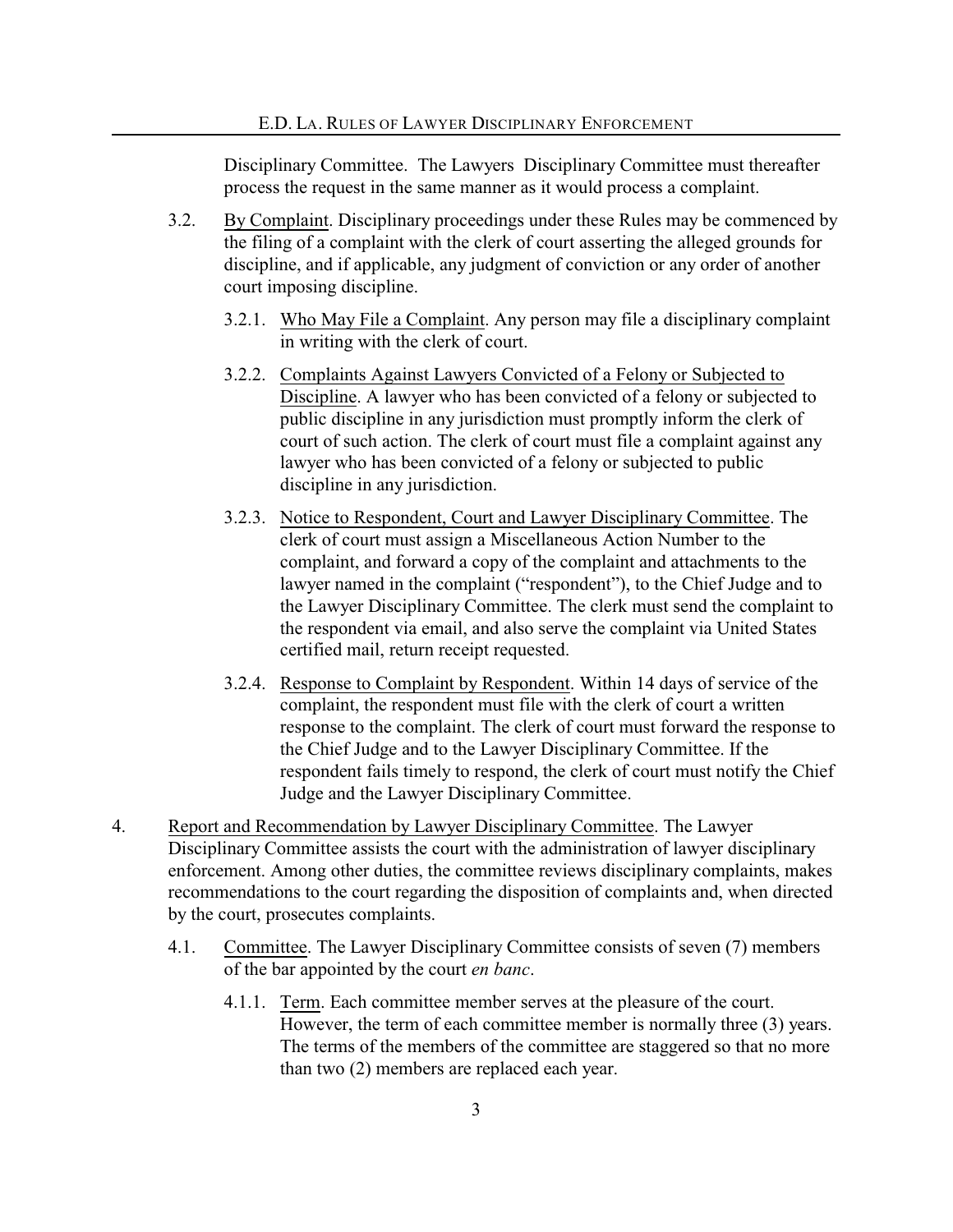- 4.1.2. Quorum. The quorum necessary for the committee to act consists of five (5) members of the committee
- 4.1.3. Majority Required to Act. The committee may act only by vote of a majority of committee members actually participating in any meeting or vote.
- 4.1.4. Recusal. If any committee member is recused, the court may appoint an *ad hoc* committee member to serve for the recused member if another member is necessary for the committee to obtain a quorum.
- 4.1.5. Meetings. The committee may meet or act in person, by telephone or by email. Proxy voting is prohibited.
- 4.2. Committee Report and Recommendation. Within 35 days after service of the complaint, the Lawyer Disciplinary Committee must send a confidential recommendation to the Chief Judge regarding disposition of the complaint.
	- 4.2.1. Distribution to Court. The Chief Judge must distribute the recommendation to the court *en banc*.
	- 4.2.2. Recommendations. The committee may recommend that the court: (a) dismiss the complaint; (b) impose summary discipline; (c) conduct a hearing on the complaint; or (d) take other appropriate action. The court is not bound by the committee's recommendation.
- 5. Evaluation by *En Banc* Court. After considering the report and recommendation of the Lawyer Disciplinary Committee, the court *en banc* may:
	- 5.1. dismiss the complaint,
	- 5.2. impose summary discipline,
	- 5.3. docket the matter for hearing, or
	- 5.4. take such other action the court deems appropriate.
- 6. Matters Resolved Summarily
	- 6.1. Proposed Summary Discipline. If, after reviewing the report of the Lawyer Disciplinary Committee, the court *en banc* concludes that summary disciplinary action is warranted, the court must specify the summary discipline in an order that the clerk of court must serve upon the respondent. The order must require the respondent to show cause within 14 days after service why the proposed summary disciplinary sanction should not be imposed. The clerk of court must send the order to the respondent by email and serve the respondent by certified mail, return receipt requested, along with a copy of the document(s) upon which the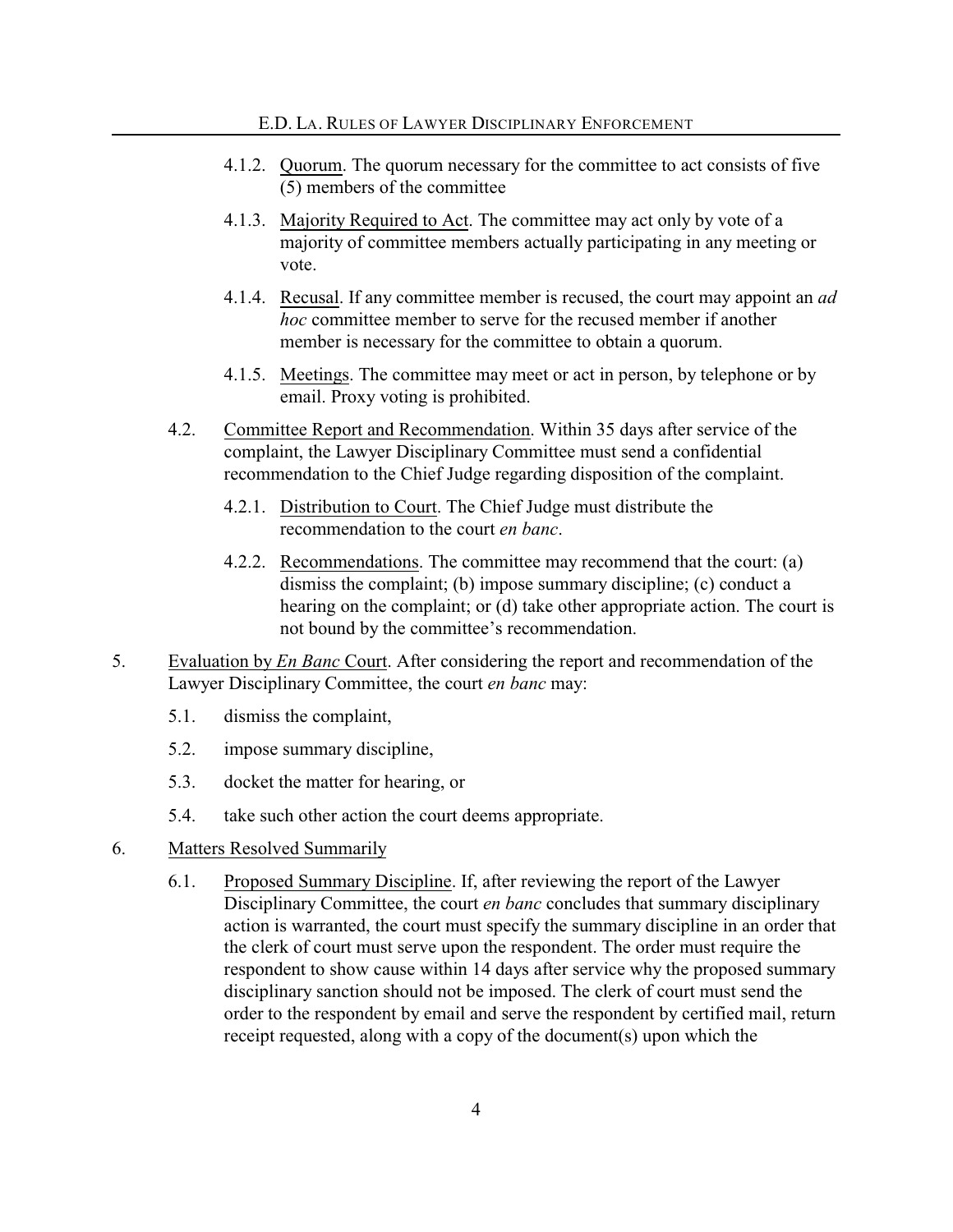disciplinary proceedings are based, such as the complaint, the judgment of conviction, or the disciplinary order or judgment of another court.

- 6.2. Response by Complainant. Within 14 days after service of the proposed summary discipline, the respondent must file a written response with the clerk of court either (a) accepting the imposition of the proposed summary discipline, or (b) requesting that the matter be docketed for hearing.
	- 6.2.1. Acceptance or Failure to Respond. If the respondent accepts the proposed summary discipline, or fails to respond, the court may impose the proposed summary discipline.
	- 6.2.2. Objection. If the respondent objects to the proposed summary discipline, the *en banc* court may docket the matter for hearing.
- 7. Matters Docketed for Hearing
	- 7.1. Docketing and Allotment. If the court *en banc* determines that a hearing should be held, the clerk of court must randomly allot the matter to one of the judges of the court. If a matter is allotted to the judge who filed the complaint, the clerk of court must reallot the matter to another judge.
	- 7.2. Appointment of Lawyer Disciplinary Committee as Prosecutor. In disciplinary proceedings docketed for hearing, the court must appoint the Lawyer Disciplinary Committee to investigate and prosecute the matter. The Lawyer Disciplinary Committee must designate one or more of its members, or another lawyer, to prosecute the action.
	- 7.3. Hearing. The allotted judge must conduct the hearings and all other necessary proceedings in the disciplinary action.
	- 7.4. Findings and Recommendations by Allotted Judge. At the conclusion of all necessary proceedings, the judge must submit written findings and recommendations to the court *en banc* for determination of the disciplinary sanctions, if any, to be imposed.
	- 7.5. Dismissal or Imposition of Discipline by *En Banc* Court. After consideration of the allotted judge's findings and recommendations, the court *en banc* must enter an order either dismissing the complaint or imposing appropriate discipline. The clerk of court must notify the respondent of the court's action by email, and also serve the respondent by certified mail, return receipt requested.
- 8. Disciplinary Sanctions.
	- 8.1. Available Sanctions. The court *en banc* may impose the following disciplinary sanctions, among others: disbarment, suspension, public reprimand, private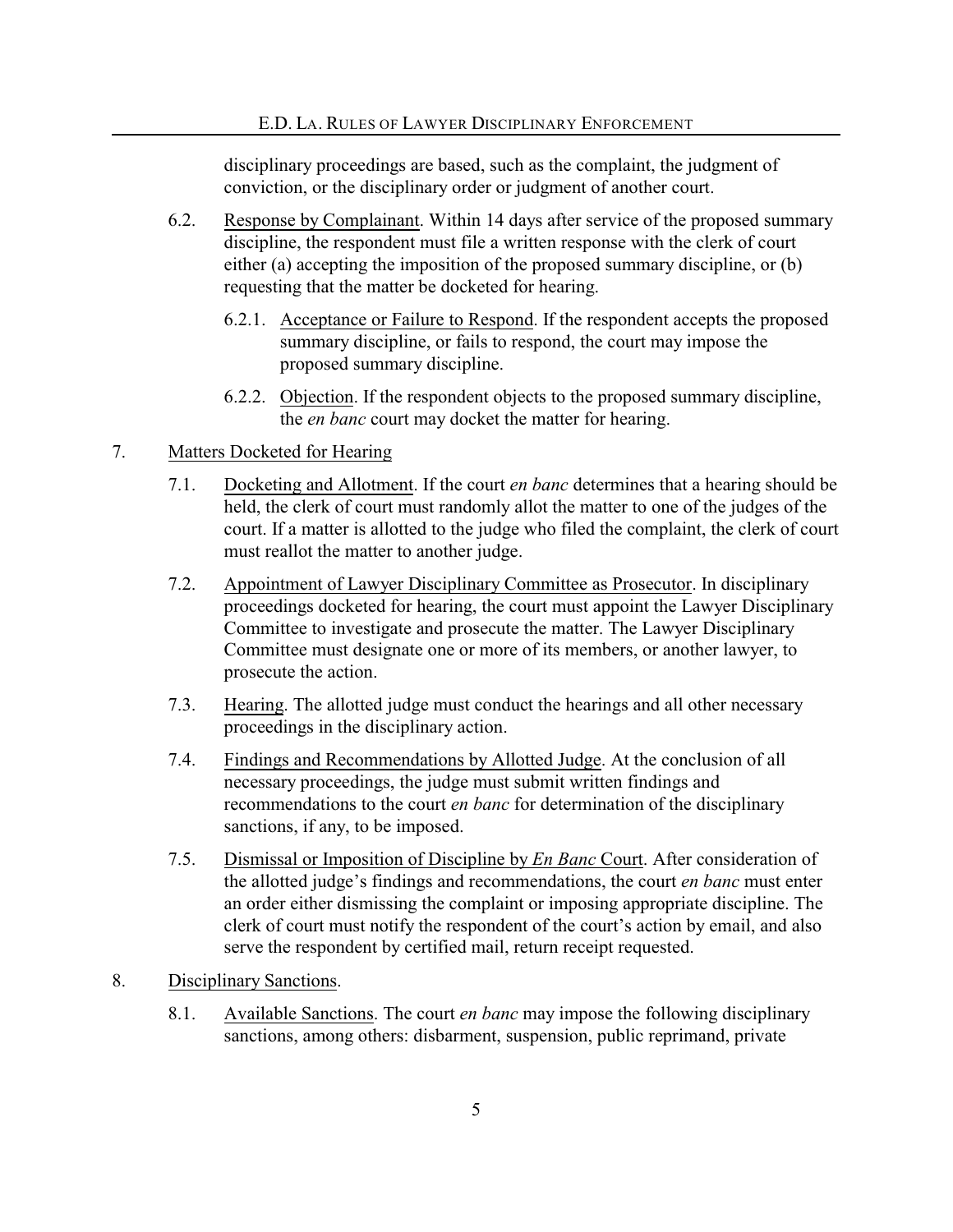admonition, monetary sanctions, restitution, probation and such other sanctions as the court deems appropriate.

- 8.2. Reciprocal Disciplinary Sanctions. As to a lawyer subjected to public discipline in any other jurisdiction, the court *en banc* typically will impose a concurrent, reciprocal sanction with that imposed by the other jurisdiction unless:
	- 8.2.1. The lawyer was deprived of due process by the lack of proper notice or the opportunity to be heard; or
	- 8.2.2. The evidence supporting the misconduct charges was so questionable that the court should not accept as final the finding of misconduct.

#### 9. Post-Discipline Procedures

- 9.1. Payment of Fees and Costs
	- 9.1.1. Fees of Prosecution Counsel. On completion of his/her services in any disciplinary or other matter under these Rules, counsel designated by the Lawyer Disciplinary Committee to prosecute any disciplinary action may file a motion with the clerk of court seeking an award of reasonable fees and costs, to be paid from the court's Disciplinary Enforcement Fund. In awarding fees, the court must apply the hourly rates applicable to lawyers representing indigent defendants in the court.
	- 9.1.2. Assessment of Fees and Costs. The court may assess attorney's fees and costs of any disciplinary proceeding against the respondent. The respondent must remit any such funds to the clerk of court for deposit into the court's Disciplinary Enforcement Fund.

#### 9.2. Notification of Disbarment or Suspension

- 9.2.1. Respondent's Notice to Clients. Within 21 days from entry of the order of suspension or disbarment, the lawyer so suspended or disbarred or assuming inactive status must notify by certified mail, return receipt requested, each of the clients the lawyer represents in this court of the fact that the lawyer cannot continue to represent them.
- 9.2.2. Respondent's Affidavit. Within 28 days from entry of the order of suspension or disbarment, or from the date of a notice given to assume inactive status, the lawyer must file with the clerk of court an affidavit stating that the lawyer has fully complied with these rules. The affidavit must set forth the lawyer's residence or other address to which subsequent communications may be addressed. The lawyer must maintain records evidencing the lawyer's compliance with this Rule.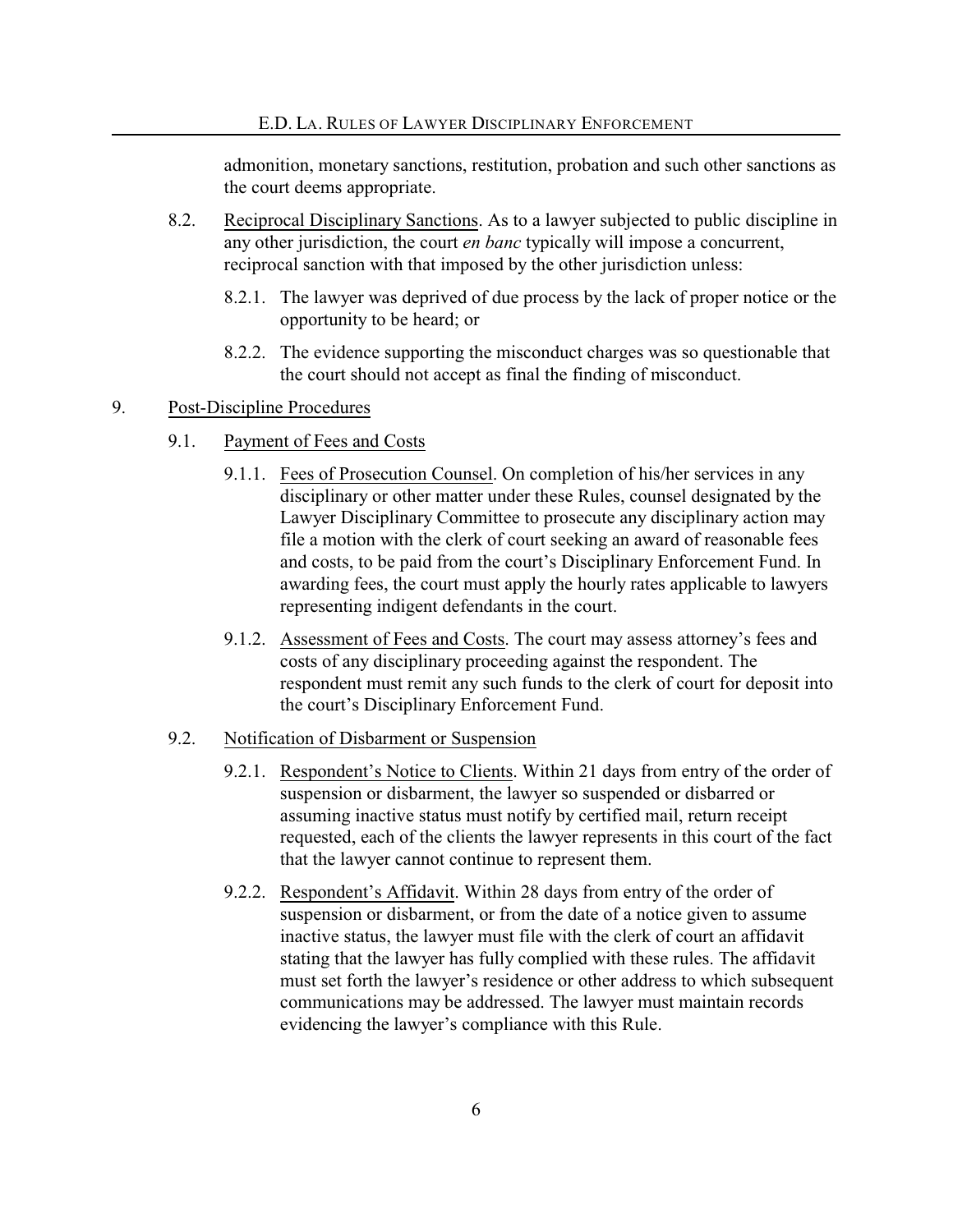- 9.3. Reinstatement. A suspended or disbarred lawyer may practice before the court only after the court has ordered that the lawyer be reinstated to practice.
	- 9.3.1. Time for Filing. Sixty (60) days before the expiration of the period of suspension imposed in the order of suspension, the suspended lawyer may file a motion for reinstatement. A lawyer who has been disbarred after hearing or by consent may not apply for reinstatement until the expiration of at least five (5) years from the date of the disbarment, unless the disbarment was based upon a disbarment by the Louisiana Supreme Court or a court of another jurisdiction, in which case, a motion for reinstatement may be filed at any time after readmission of the applicant to such other court.
	- 9.3.2. Filing of Motion. The respondent must file a motion for reinstatement with the clerk of court. The clerk must refer the motion to the section of court to which the disciplinary proceeding had previously been allotted, and if none, to a randomly allotted section of the court. The court may refer any motion for reinstatement to the Lawyer Disciplinary Committee for investigation and for a recommendation.
	- 9.3.3. Summary Reinstatement. After considering a motion for reinstatement, the court may summarily reinstate a lawyer.
	- 9.3.4. Reinstatement After Hearing. A motion for reinstatement that the court declines to grant summarily must be docketed for hearing. At the hearing on the motion, the applicant has the burden of demonstrating, by clear and convincing evidence, that the lawyer has the competence, character and fitness required for readmission to practice law before this court. The judge must submit written findings and recommendations to the court. Final determination of the application for reinstatement must be made by the court *en banc*.
	- 9.3.5. Costs of Reinstatement. The court may order a lawyer seeking reinstatement to pay a nonrefundable advance deposit in an amount to be set by the court. The advance will be applied to the final costs, including any counsel fees, of the reinstatement proceeding. Costs must be assessed to and paid by the applicant upon conclusion of such proceeding, whether favorable or unfavorable to the applicant.
	- 9.3.6. Conditions of Reinstatement. If the court finds the lawyer is unfit to resume the practice of law, the court must deny the motion. If the court finds the lawyer fit to resume the practice of law, the court must reinstate the applicant. Reinstatement may be conditioned upon the payment of all or part of the costs of the proceedings; upon the making of partial or complete restitution to parties harmed by the applicant whose conduct led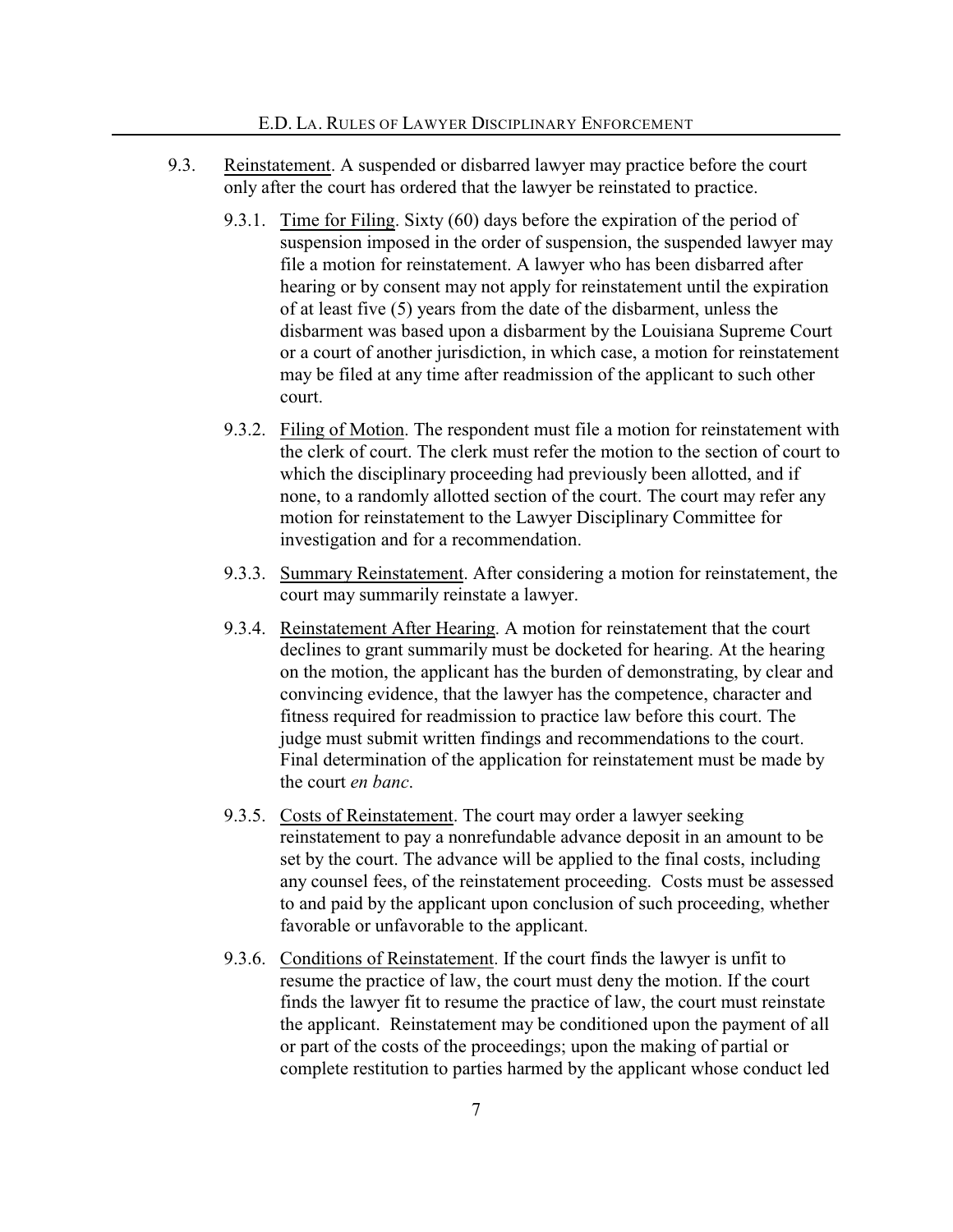to the suspension or disbarment; and other conditions deemed proper by the court. If the lawyer has been suspended or disbarred, or has voluntarily assumed inactive status for five years or more, reinstatement may be conditioned upon the furnishing of proof of competency, character and fitness to practice law, which proof may include certification by the Bar Examiners of the State or other admitting jurisdiction of the lawyer's successful completion of an examination for admission to practice subsequent to the date of suspension or disbarment. The judgment must require appropriate evidence of satisfaction of any conditions of reinstatement imposed and must fix the time at which the reinstatement is effective.

9.3.7. Successive Applications. No motion for reinstatement under this Rule may be filed within one year following an adverse ruling on a motion for reinstatement.

#### 10. Miscellaneous Provisions

- 10.1.1. Service. When service upon any respondent of any pleading, order, notice, or other document is directed by these Rules to be made by mail, such service is deemed to have been made on the day that the letter is mailed to the respondent at the respondent's most recent address in the Roll of Attorneys.
- 10.2. Confidentiality. Complaints of misconduct and other records of disciplinary proceedings, except orders imposing public discipline, must not be made public except upon order of the court. All disciplinary proceedings must be heard in chambers, unless the respondent requests a hearing in open court.
- 10.3. Interim Suspension for Threat of Harm
	- 10.3.1. Grounds. The court *en banc* may immediately suspend a lawyer from practice if there is clear and convincing evidence that the lawyer:
		- 10.3.1.1. has committed a serious violation of the Rules of Professional Conduct, and
		- 10.3.1.2. presents a substantial threat of serious harm to the court or to any person.
	- 10.3.2. Commencement of Interim Suspension Proceedings. Interim suspension proceedings commence through the filing of a petition with the clerk of court requesting that the court suspend a lawyer from practice pending further orders of the court. Any person may file such a petition. The petition must include any supporting evidence (including any order of interim suspension issued by another court). The clerk of court must provide actual notice to the lawyer that a petition for immediate interim